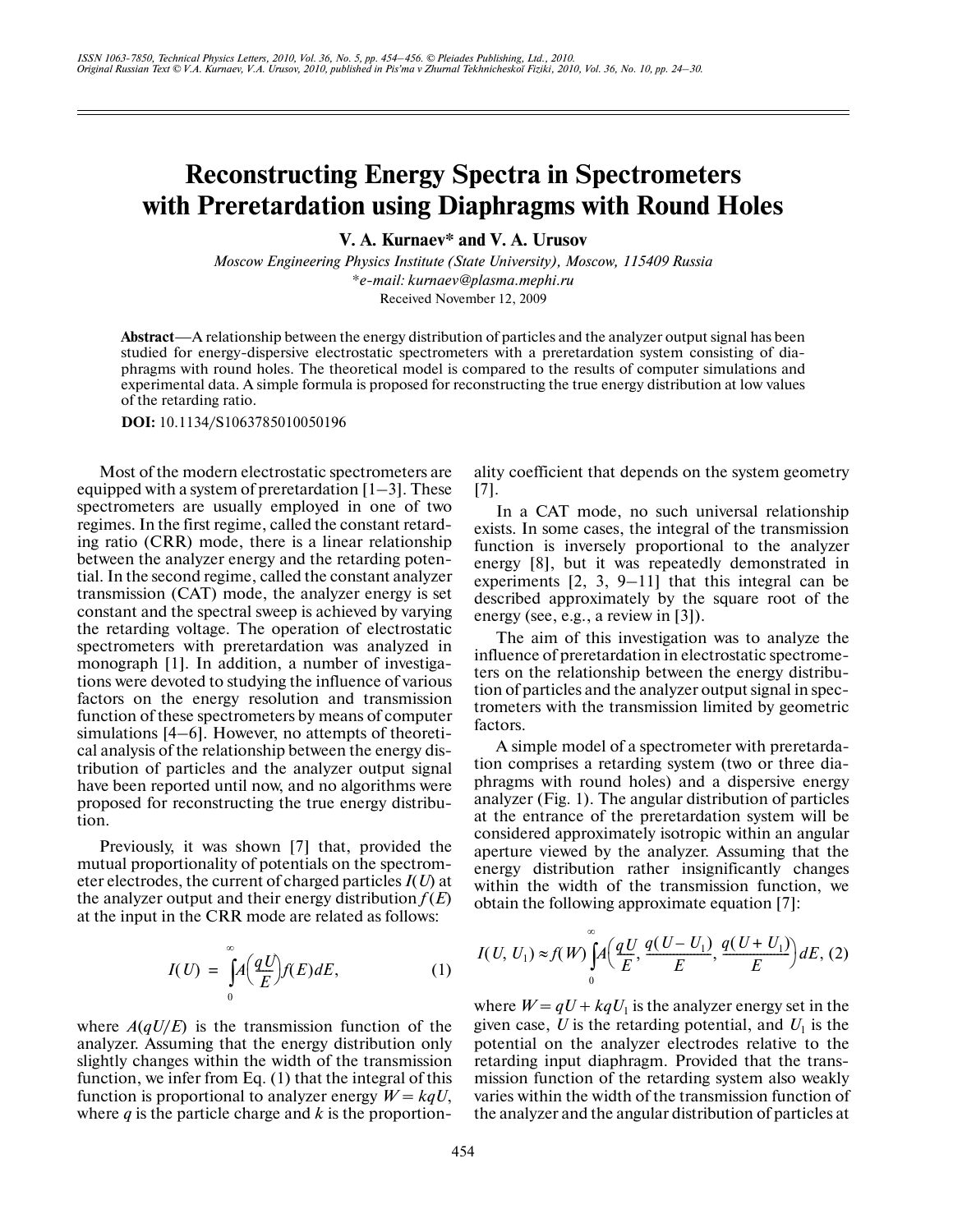

**Fig. 1.** Geometric model of an energy-dispersive electro static spectrometer with a preretardation system: (*1*) input pinhole diaphragm; (*2*) first collimating diaphragm; (*3*) second collimating diaphragm; (*4*) dispersive energy analyzer; (*5*) output diaphragm; (*6*) detector.

the entrance of the analyzer insignificantly influences the integral of the transmission function, Eq. (2) can be simplified to

$$
I(U, U_1) \approx f(W) \int_{qU}^{\infty} A_1 \left(\frac{qU}{E}\right) A_2 \left(\frac{-qU_1}{E - qU} \cdot \frac{qU_1}{E - qU}\right) dE
$$
  

$$
\approx f(W) A_1 \left(\frac{qU}{W}\right) C qU_1,
$$
 (3)

where

$$
C = \int_{0}^{\infty} A_2(1/z) dz = \text{const},
$$

and  $A_1(qU/W)$  is the transmission function of the retarding system.

The transmission function of the retarding system strongly depends on the system geometry. Let us con sider a simple model with a small input hole and the isotropic angular distribution of particles at the entrance. With neglect of the potential sagging in the hole, the transmission function of the retarding system can be determined as the ratio of the solid angles in which the particles are transmitted via diaphragms at a given retarding potential  $U$  and at  $U = 0$ . In a smallangle approximation, this transmission function is as follows:

$$
A_1\left(\frac{qU}{W}\right) = \frac{\Omega}{\Omega_0} \approx \frac{(1 + \sqrt{1 - qU/W})^2}{4},\tag{4}
$$

where  $\Omega_0$  is a solid angle in which the particles are transmitted via collimating diaphragms at  $U = 0$ .

TECHNICAL PHYSICS LETTERS Vol. 36 No. 5 2010



**Fig. 2.** Plots of the transmission function of the retarding system versus retarding potential: (*1*) Simion 3D profile after the first collimating diaphragm; (*2*) Simion 3D pro file after the second collimating diaphragm; (*3*) Eq. (4) of the proposed theoretical model; (4)  $(1 - qU/E_0)^{0.4}$ approximation of experimental data [3]; (*5*)  $(1 - qU/E_0)^{0.5}$ approximation of experimental data [11].

Expression (4) is valid for the retarding potential in varied within the following limits:

$$
0 < U < \frac{W/q}{1 + \tan^2 \theta_0 / 4},\tag{5}
$$

where  $\theta_0$  is the maximum angle at which the particles are transmitted via the retarding system. Outside this interval, the character of the transmission function of the retarding system changes. According to calcula tions, it must linearly decrease until vanishing. How ever, the transmission function is also significantly influenced by stray fields. For this reason, the charac ter of the transmission function outside interval (5) may differ from linear decay.

The results of theoretical modeling were compared to the results of numerical simulations obtained using Simion 3D routine. As can be seen from Fig. 2, there is good qualitative and quantitative coincidence between these results for small hole diameters and, hence, small sagging of the potential. For greater holes, the potential sagging leads to a nonmonotonic variation in the region of large values of the retarding ratio (Fig. 3), which is related to the focusing effect of stray fields. In practice, the stray field effects are decreased by using grids, which allows formula (4) to be used at greater values of the retarding ratio.

One standard method of calibrating spectrometers is based on the use of a monoenergetic plane-parallel beam of particles. The results of numerical simulations using Simion 3D routine for such plane-parallel beam of particles at the input shows that the transmission